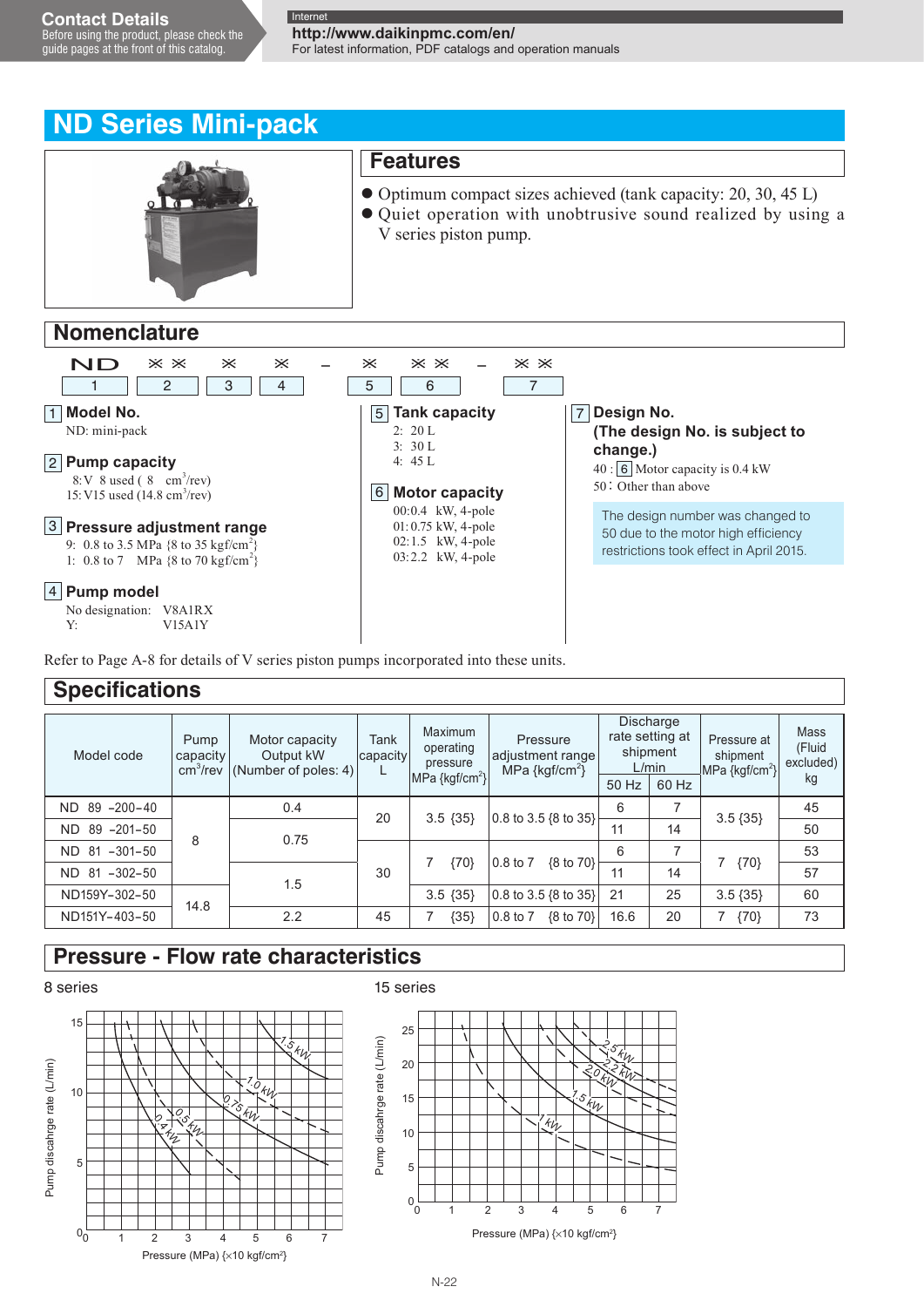# **Paint color**

Munsell code 7.5BG4.5/2

## **Handling**

## **Hydraulic fluid, ambient environment**

- $\circ$  Use a petroleum-based hydraulic fluid equivalent to ISO VG32 to 46.
	- Use of hydraulic fluids other than the petroleum-based type (e.g. hydrous/synthetic) is prohibited.
- $\circ$  Operate the unit in an environment where both the following conditions are satisfied: viscosity range from 15 to 400 mm<sup>2</sup>/s {cSt} and oil temperature from 0 to 60 $^{\circ}$ C.
- $\circ$  Be sure to maintain the water content in the hydraulic fluid at 0.1% maximum by volume.
- $\circ$  Contamination of the hydraulic fluid causes device trouble and reduces the service life, so pay due attention to controlling contamination and ensure that it goes no higher than NAS contamination class 10.
- $\circ$  Use the unit indoors under the following conditions.
	- Ambient temperature: 0 to 35°C, Ambient humidity: 20 to 90%RH (with no condensation)

## **At start**

 Fill the pump case with hydraulic fluid through the filler port before starting trial operation, after replacing the pump, or after stopping the unit for 6 months or longer. Use the same hydraulic fluid as for the hydraulic circuit.

|                                          | ND 8 | $ND15*$ |
|------------------------------------------|------|---------|
| Pump case filling volume cm <sup>3</sup> | 300  |         |

- $\circ$  After checking that all hydraulic circuits and electrical circuits are ready for operation, set the hydraulic circuit at the load side in the no-load status or connect an unloading circuit before starting the pump.
- $\circ$  When the pump is driven for the first time, turn the power switch to the motor on and off a few times to let the air out of the piping and then run it continuously at full speed. Noise may be observed until the air has been completely removed but this is not abnormal.
- $\circ$  Check that the pump rotates in the direction of the arrow showing the direction of rotation.

## **Electric wiring**

 Connect the power cable matching the phases at the pump motor and power supply sides as shown below.

$$
\text{Motor side} \begin{bmatrix} U & \text{---} & R \\ V & \text{---} & S \\ W & \text{---} & T \end{bmatrix} \text{Power supply side}
$$

Check the direction of rotation of the motor. If the motor would be rotated in the reverse direction, switch the connection between two phases among the three to correct the direction of rotation.

- $\circ$  Be sure to connect the ground terminal.
- $\circ$  Install a no-fuse breaker and an earth leakage breaker on the main power supply. The electrical ratings are as shown in the table below.
- These are premium efficiency products and therefore they tend to have a higher current value than products with the previous design. Pay attention to the design of the power distribution when replacing products of the previous design.

〈Motor rating table (rated current)〉

|  | Permissible voltage fluctuation: $\pm$ 10% |  |
|--|--------------------------------------------|--|
|  |                                            |  |

|                    | Motor capacity                    |                     | Rated current A                            |     | Starting current A  |                     |                     |  |
|--------------------|-----------------------------------|---------------------|--------------------------------------------|-----|---------------------|---------------------|---------------------|--|
| Model code         | Output kW<br>(Number of poles: 4) | AC 200 V<br>(50 Hz) | AC 200 V<br>AC 220 V<br>(60 Hz)<br>(60 Hz) |     | AC 200 V<br>(50 Hz) | AC 200 V<br>(60 Hz) | AC 220 V<br>(60 Hz) |  |
| ND 89 -200-40      | 0.4                               |                     | 2.2                                        |     | 11.1                | 10.7                | 11.8                |  |
| ND 89 -201-50      | 0.75                              | 4.2                 |                                            |     | 28.0                | 25.0                | 28.0                |  |
| $-301-50$<br>ND 81 |                                   |                     | 3.6                                        |     |                     |                     |                     |  |
| $-302-50$<br>ND 81 | 1.5                               | 6.8                 |                                            | 6.0 | 46.6                | 41.0                | 45.1                |  |
| ND159Y-302-50      |                                   |                     | 6.4                                        |     |                     |                     |                     |  |
| ND151Y-403-50      | 2.2                               | 10.6                | 9.4                                        | 9.2 | 96.0                | 81.0                | 89.1                |  |

### **Transportation**

Use eye bolts for hoisting to transport the unit.

#### **Installation**

The unit is a stationary type. Fix it on a level location that is free of vibration.

#### **Auxiliary parts**

Contact the Contact Center to procure parts other than the pump itself.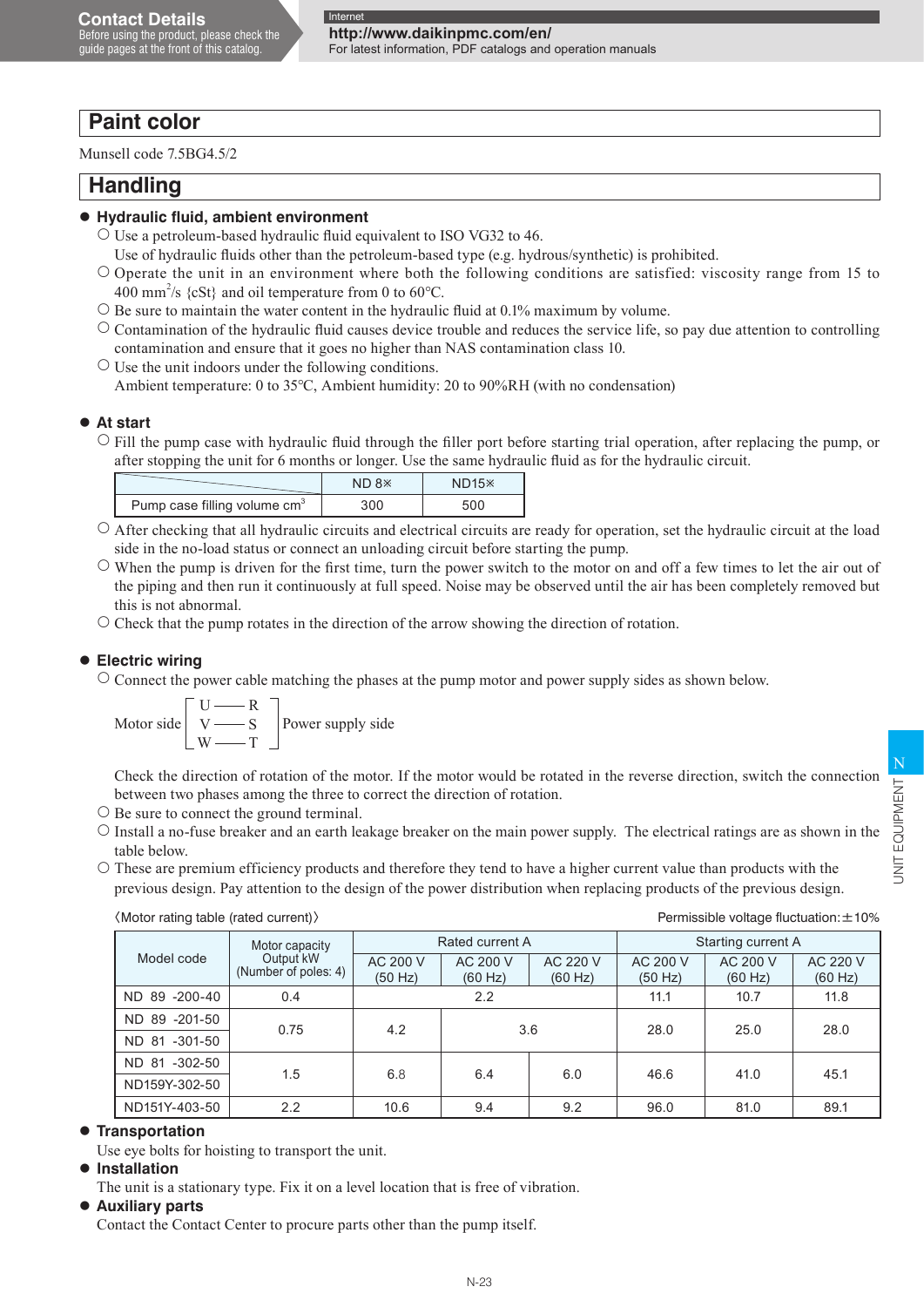# **http://www.daikinpmc.com/en/**

For latest information, PDF catalogs and operation manuals

# **External dimension diagram**

### ND89-200-40



## **Hydraulic circuit diagram Devices used**



| Part No. | Name             | Part No. | Name                                 |
|----------|------------------|----------|--------------------------------------|
|          | 20 L fluid tank  |          | Oil level gauge                      |
| 2        | Suction strainer | 5        | Oil filler port with air<br>breather |
|          | Motor pump       | 6        | Pressure gauge                       |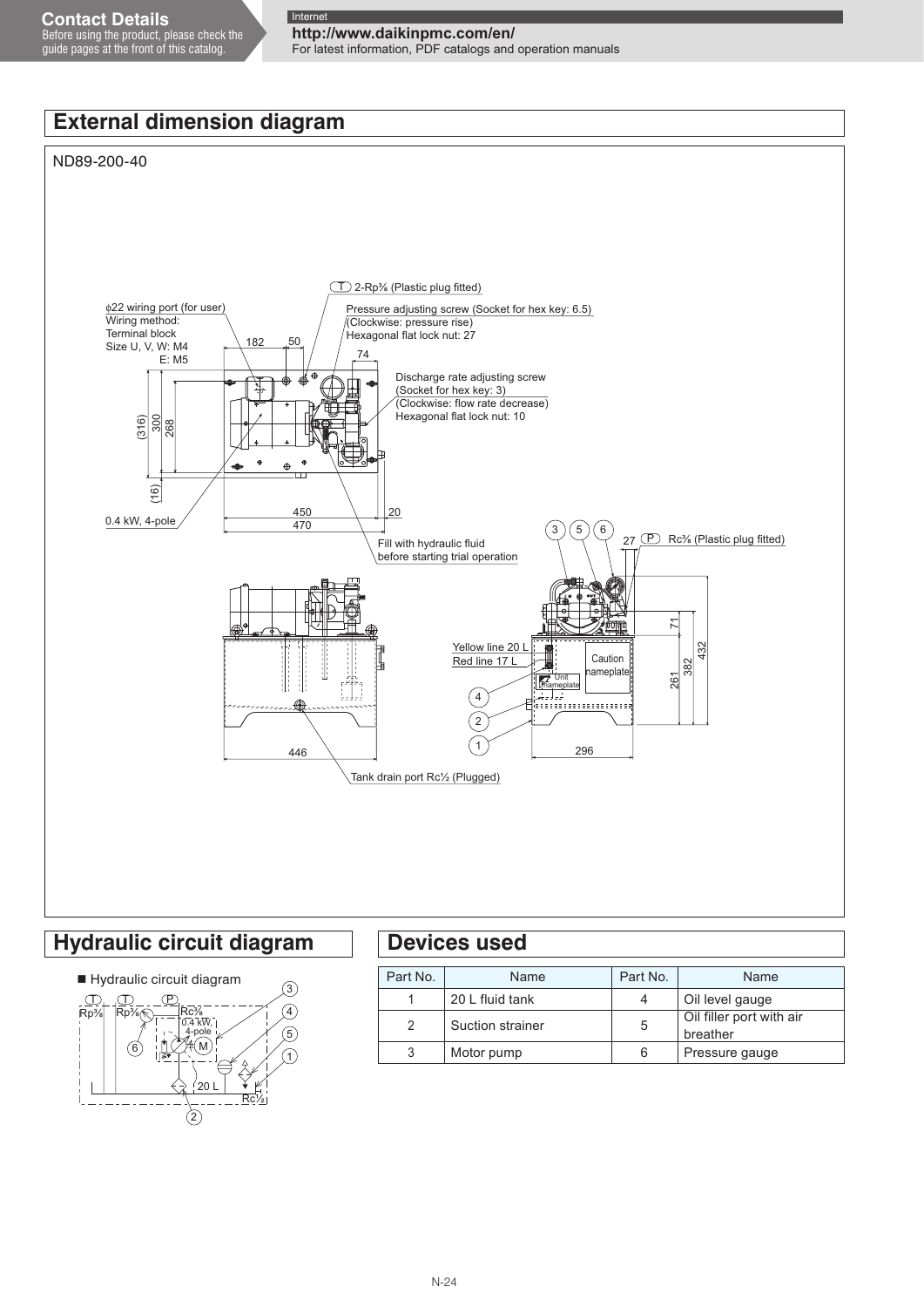## **http://www.daikinpmc.com/en/** For latest information, PDF catalogs and operation manuals

# **External dimension diagram**





| Model       | Motor      | Wiring port                   | A   | B   | ◡   |     | _  |     | $\sqrt{2}$<br>G |      |                 |     |  |  |    |    |
|-------------|------------|-------------------------------|-----|-----|-----|-----|----|-----|-----------------|------|-----------------|-----|--|--|----|----|
| ND89-201-50 |            | G <sup>3</sup> / <sub>4</sub> |     |     |     |     |    |     | 470             | 461  | 26 <sup>′</sup> | 341 |  |  | 20 | 17 |
| ND81-301-50 | 0.75 kW-4P |                               |     | 541 | 341 | 421 | 62 | 170 | 30 L            | 24 L |                 |     |  |  |    |    |
| ND81-302-50 | .5 kW-4P   | 627                           | 493 | 587 |     | 431 |    |     |                 |      |                 |     |  |  |    |    |

# **Hydraulic circuit diagram**



# **Devices used**

| Part No. | Name             | Part No. | Name                              |
|----------|------------------|----------|-----------------------------------|
|          | Oil tank         | 4        | Oil level gauge                   |
|          | Suction strainer | 5        | Oil filler port with air breather |
| 3        | Motor pump       | 6        | Pressure gauge                    |